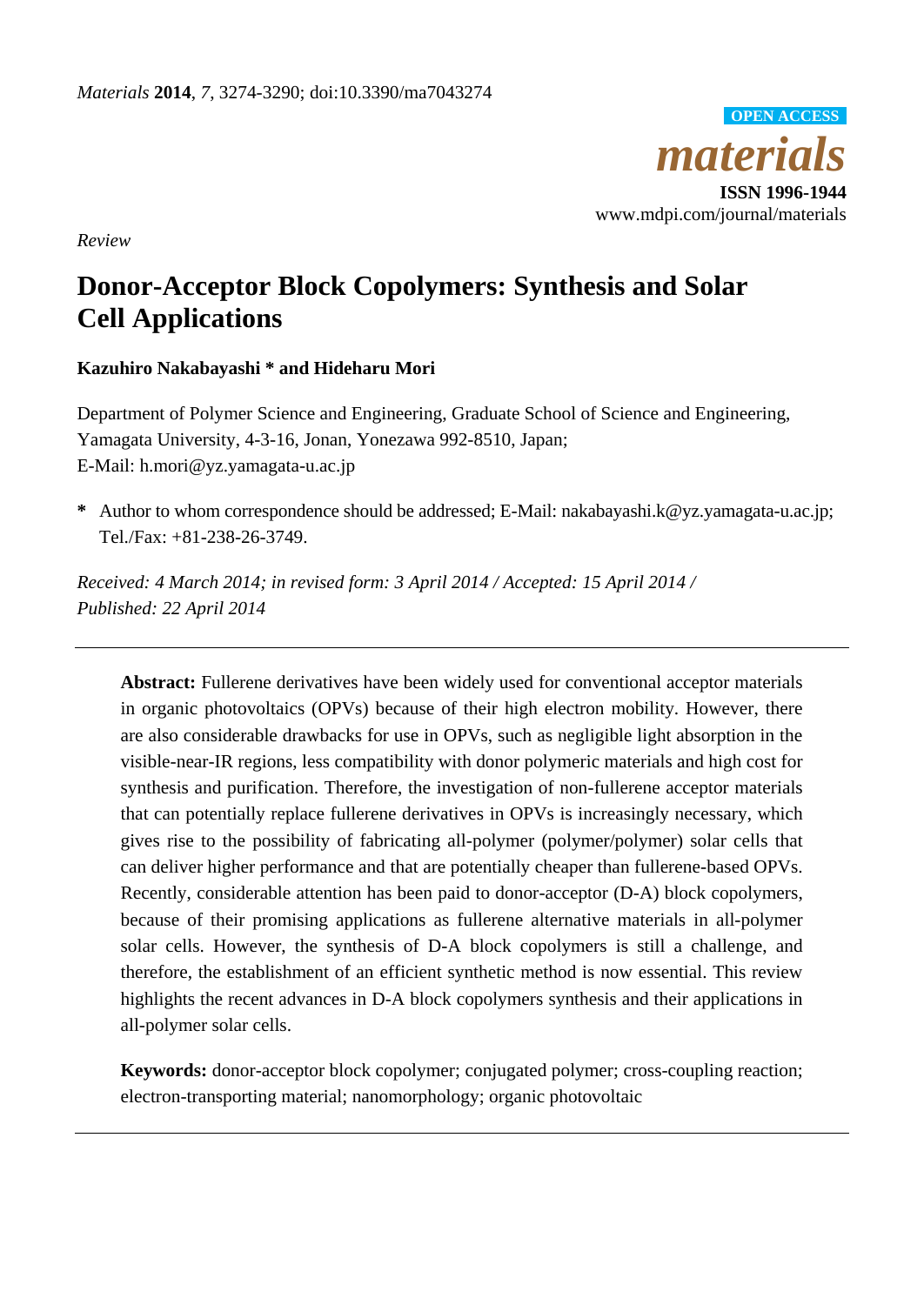## **1. Introduction**

In recent years, organic photovoltaics (OPVs) based on conjugated polymeric materials have received considerable attention, because of their advantages, such as being low cost, light weight, flexible and having a facile large-scale fabrication, compared to silicon-based solar cells [1–6]. To date, polymer/fullerene (fullerene-based) OPVs, in which the active layers are composed of hole-transporting (*i.e*., donor (D)) polymeric materials and electron-transporting (*i.e.*, acceptor (A)) fullerene derivatives, have achieved power conversion efficiencies (PCEs) of over 10% (Figure 1A) [7]. Four fundamental steps of the energy conversion process are as follows: (i) absorption of light and generation of excitons in the donor domains; (ii) diffusion of the excitons to the donor-acceptor (D-A) interfaces (the exciton diffusion lengths before recombination are *ca*. 10–20 nm); (iii) dissociation of the excitons and generation of charge; and (iv) charge transport and charge collection (Figure 2).

For the realization of an efficient photoelectric conversion process, the formation of well-defined nanostructures in active layers is essential. Accordingly, block copolymers can be considered to be one of the promising candidates for OPV applications, because their nanostructures (e.g., lamellar, cylindrical, gyroid) can be controlled by adjusting the polymer structure [8–11]. The research groups of Yokozawa *et al.* [12] and McCullough *et al.* [13–15] developed the controlled polymerization of regioregular poly(3-hexylthiophene) by Grignard metathesis (GRIM) polymerization separately; since then, a number of regioregular polythiophene-based donor-type block copolymers have been developed [16–21]. Furthermore, detailed investigations have been carried out on the nanomorphology derived from their well-defined polymer structures  $(M_w/M_n \sim 1.1-1.3)$  and their applications as donor materials in OPVs. For example, poly(3-hexylthiophene)-*block*-poly(3-(2-ethylhexyl)thiophene) [22], poly(butylthiophene)-*block*-poly(octylthiophene) [23,24] and poly(4-vinyltriphenylamine)-*block*poly(3-hexylthiophene)-*block*-poly(4-vinyltriphenylamine) [25] were found to exhibit clear lamellar phase separation by atomic force microscopy (AFM) and transmission electron microscopy (TEM) observations. Furthermore, the use of poly(4-vinyltriphenylamine)-*block*-poly(3-hexylthiophene) *block*-poly(4-vinyltriphenylamine) as a surfactant in the poly(3-hexylthiophene) (P3HT)/[6,6]-phenyl  $C_{61}$  butyric acid methyl ester (PCBM) OPV system enhanced PCE and long-term performance [26]. These results demonstrate that block copolymers can successfully function as OPV materials.

Quite recently, block copolymers composed of both donor and acceptor segments (D-A block copolymers) have been of interest, because of their potential applications as acceptor materials instead of fullerene derivatives in OPVs [27–31]. In contrast to donor materials, the fullerene derivative, PCBM, is the only conventional acceptor material for OPVs. One of the major reasons for using PCBM is its high electron mobility (*ca.* 0.002 cm<sup>2</sup>/V s). However, there are also considerable drawbacks for use in OPVs: (i) negligible light absorption in the visible-near-IR regions; (ii) less compatibility with donor polymeric materials; and (iii) high cost for synthesis and purification. The investigation of non-fullerene acceptor materials that can potentially replace PCBM in OPVs is, thus, increasingly necessary, which gives rise to the possibility of fabricating all-polymer (polymer/polymer) solar cells (Figure 1B). All-polymer solar cells offer potential advantages over conventional fullerene-based OPVs, such as more efficient light absorption due to the acceptor polymer and relatively high open-circuit voltages [32]. Although D-A block copolymer characteristics, like electron-transporting properties derived from acceptor blocks, broad light absorption and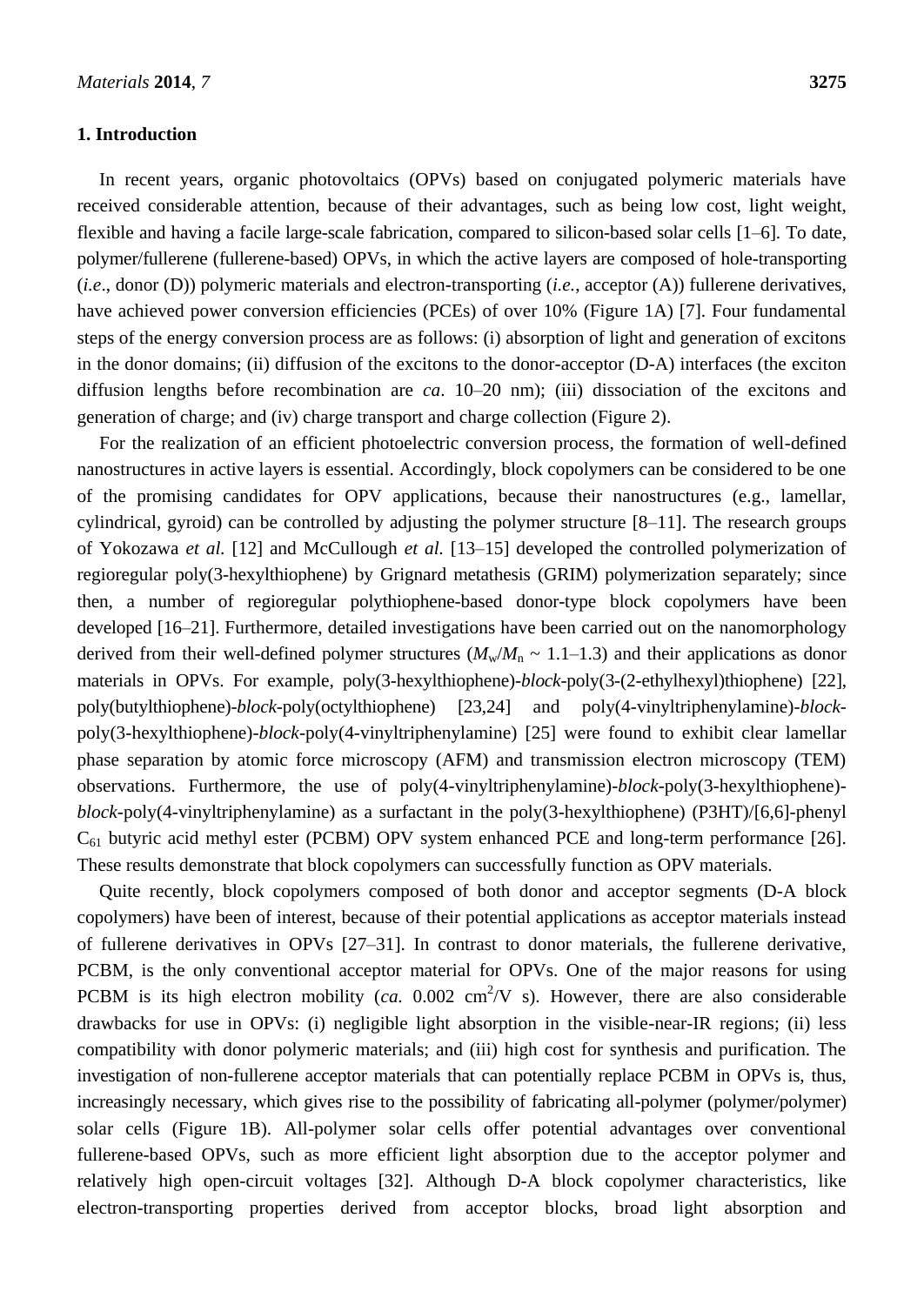nanomorphology derived from the D-A block structure, can be considered to be ideal for use as OPV acceptor materials, the number of D-A block copolymers is still limited, because of their synthetic difficulties. However, academic interest in the synthetic methodology of D-A block copolymers and the potential application of these polymers in all-polymer solar cells motivated us to review the work. In this review, the recent advancements in D-A block copolymer synthesis and their applications for all-polymer solar cells are highlighted.

**Figure 1.** Device architecture of (**A**) polymer/fullerene organic photovoltaics (OPVs) and (**B**) all-polymer solar cells.



Figure 2. Four fundamental steps for the energy conversion process in solar cells; (i) absorption of light and generation of excitons; (ii) diffusion of the excitons; (iii) dissociation of the excitons; and (iv) charge transport and charge collection.

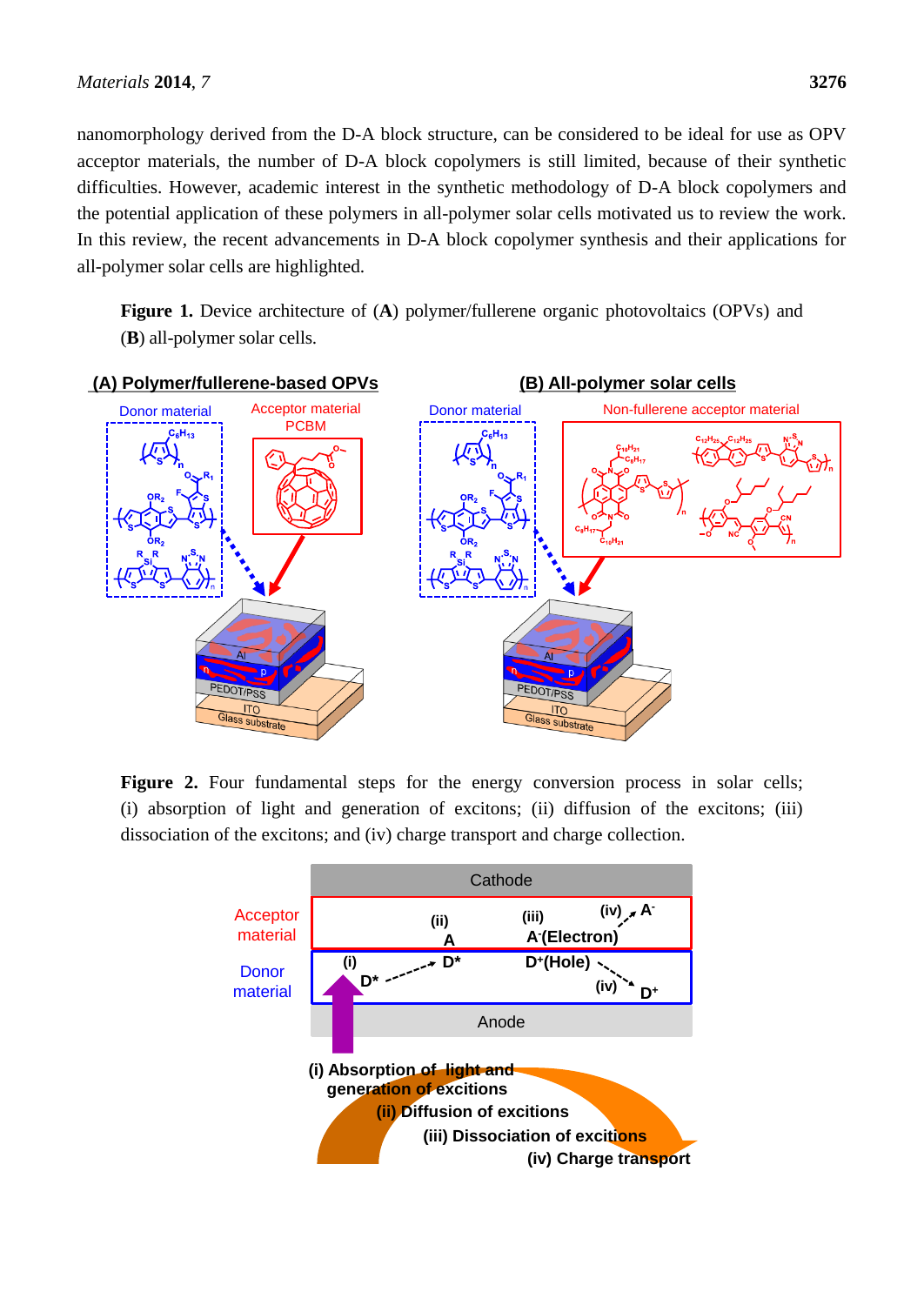## **2. Block Copolymers with Acceptor Pendant Units**

Bock copolymers with acceptor pendant units were synthesized using one of the following two techniques: (i) synthesis of block copolymers using monomers with acceptor pendant units; and (ii) synthesis of block copolymer precursors, followed by the post-modification to incorporate acceptor pendant units.

In 2006, Thelakkat *et al.* reported the synthesis of poly(bisphenyl-4-vinylphenylamine)-*block*poly(perylene diimide acrylate) (PvTPA-*b*-PPerAcr, **P1**), poly(bis(4-methoxyphenyl)-4' vinylphenylamine)-*block*-poly(perylene diimide acrylate) (PvDMTPA-*b*-PPerAcr, **P2**) and poly(*N,N'* bis(4-methoxyphenyl)-*N*-phenyl-*N'*-4-vinylphenyl-(1,1'-biphenyl)-4,4'-diamine)-*block*-poly(perylene diimide acrylate) (PvDMTPD-*b*-PPerAcr, **P3**) using the monomer with acceptor pendant units through nitroxide-mediated polymerization (NMP) (Figure 3) [33,34]. The molecular weight of polymers and PPerAcr acceptor block contents were controlled using macroinitiators with various molecular weights. Depending on the molecular weight of macroinitiator and PPerAcr block content, wire-like or worm-like nanostructures with nano-size domains were observed in TEM measurements. They also demonstrated that **P1** could form lamellar and vesicle-like nanostructures by solvent vapor annealing at low temperatures [35].



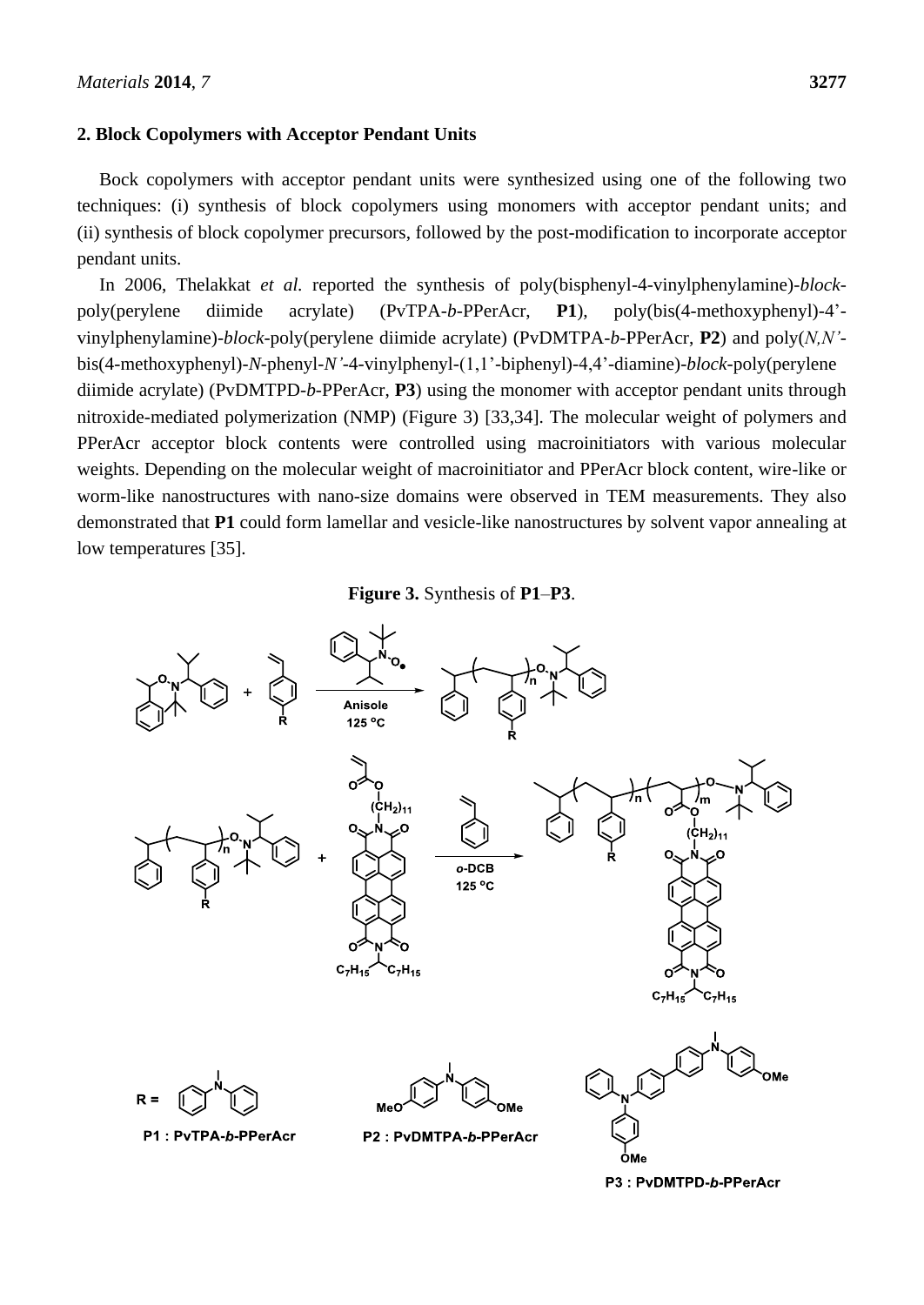In 2008, the synthesis of crystalline-crystalline poly(3-hexylthiophene)-*block*-poly(perylene bisimide acrylate) (P3HT-*b*-PPerAcr, **P4**) by NMP using the PPerAcr monomer was reported (Figure 4) [36]. End-functionalized P3HT was successfully prepared by GRIM polymerization. **P4** with molecular weight (PPerAcr acceptor block contents) in the range of 16,100 (53.2%)–24,800 (81.4%) was successfully synthesized by varying the reaction time and the ratio of the P3HT-based macroinitiator and PPerAcr monomer. Among them, **P4** with  $M_n = 16,100$  (53.2%) exhibited the cylindrical nanostructure of PPerAcr in P3HT matrix by scanning electron microscopy (SEM) observation. This was the first report on clear microphase separation in a fully functionalized block copolymer consisting of two crystalline blocks. Furthermore, it was also reported that P3HT-*b*-PPerAcr with high molecular weights ( $M_n \sim 30,000$ ) could form clear lamellar and cylindrical nanostructures, even in the melting state [37].

# **Figure 4.** Structure of **P4**.



Recently, Bielawski *et al.* reported a useful one-pot synthesis of crystalline-crystalline D-A block copolymer, poly(3-hexylthiophene)-*b*-poly(perylene bisimide-functionalized-isocyanide) (**P5**), using a single nickel catalyst (Figure 5) [38]. The polymerization proceeded in a controlled fashion to give molecular weights that were proportional to the feed ratios of the monomers and catalyst. Furthermore, AFM observation exhibited that both the donor and acceptor components of the block copolymer self-stacked into lamellar nanostructures in the solid state.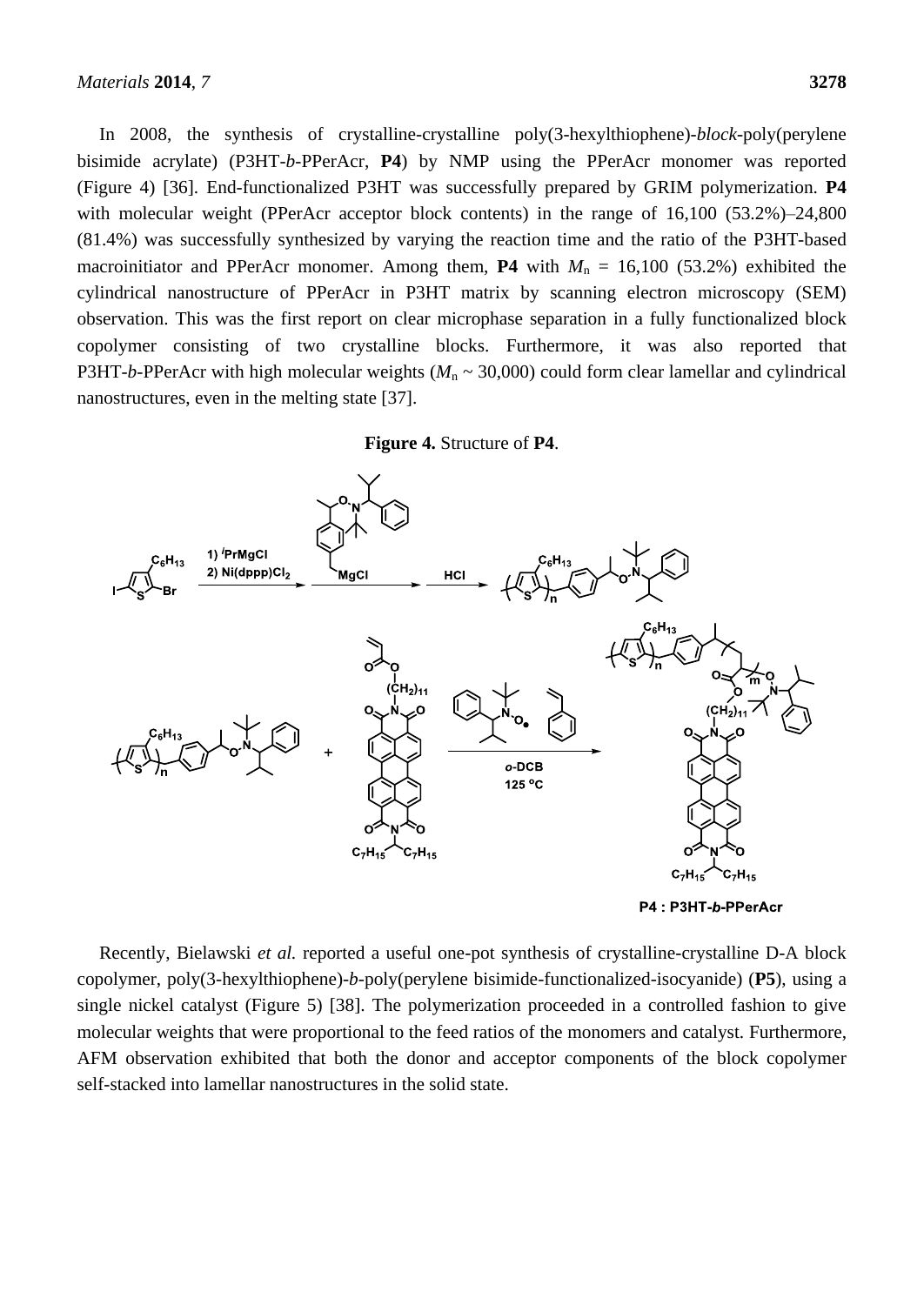#### **Figure 5.** Structure of **P5**.



In 2012, Tajima *et al.* synthesized the regioregular polythiophene-based diblock copolymers with pendant fullerene units (**P6**) (Figure 6) [39]. Precursor diblock copolymers were synthesized via GRIM polymerization using 3-hexylthiophene and 3-(6-bromohexyl)thiophene, followed by the conversion of the bromide to the azide group. Then, the fullerene-attached polythiophene-based block copolymers (**P6**) were obtained via a click reaction between the precursor diblock copolymer and the alkyne-functionalized fullerene derivative. The  ${}^{1}H$  NMR analysis revealed the complete incorporation of fullerene derivatives. It was observed from the X-ray diffraction (XRD) results that the **P6** and P3HT:PCBM physical mixture exhibited similar diffraction patterns, suggesting that the lamellar nanostructure and π-π stacking crystalline structure of **P6** were similar to those of P3HT.

**Figure 6.** Synthesis of **P6**.

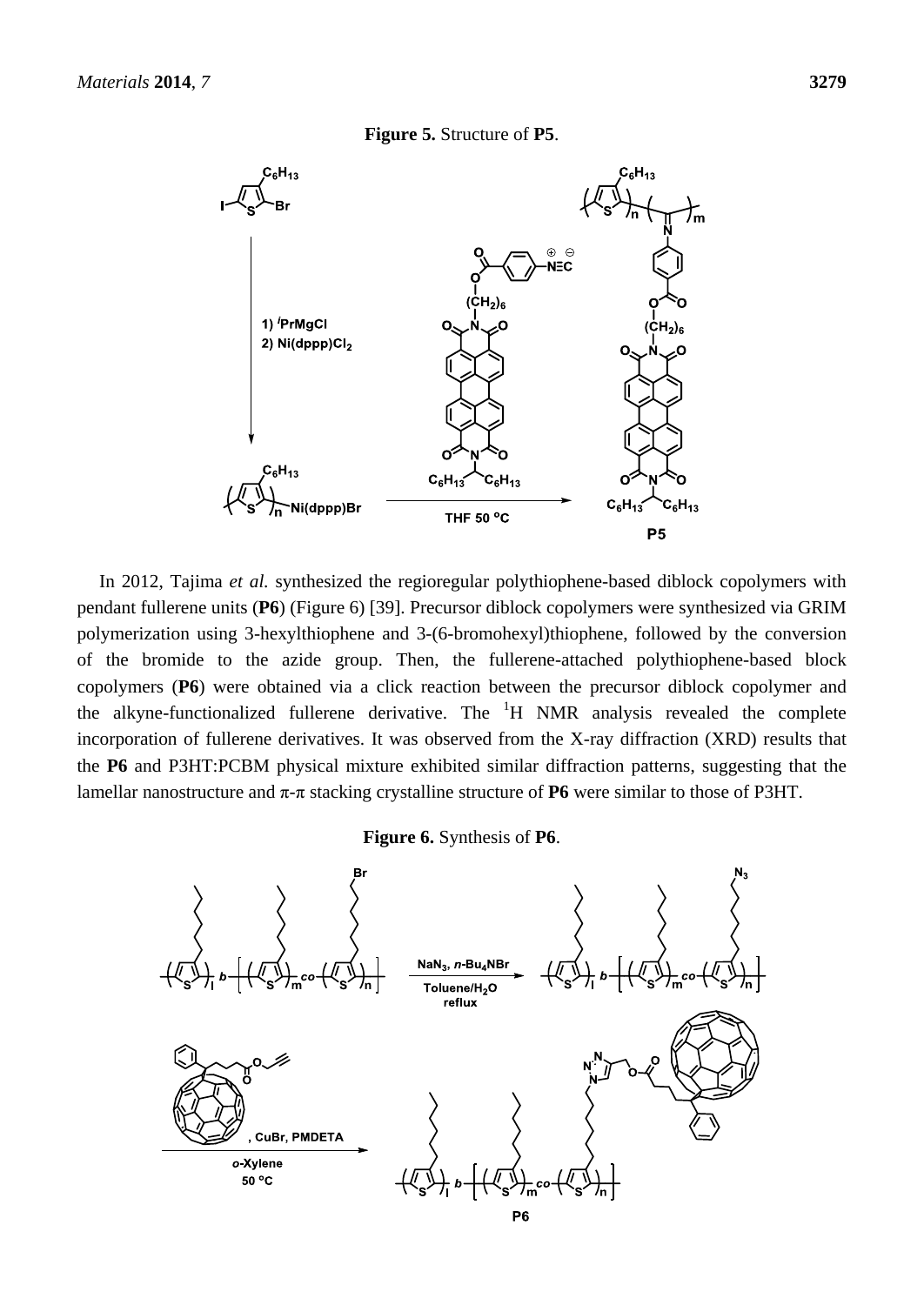## **3. Block Copolymers Composed of Donor and Acceptor Main Chain Blocks**

Vinyl or acrylate-based monomers usually applied for living chain-growth polymerization and various click chemistry, were utilized for the synthesis of D-A block copolymers with acceptor pedant units. However, most of these polymers have aliphatic segments in the polymer backbone, which can function as insulators in solar cells. Accordingly, a polymer architecture where donor and acceptor main chain blocks are directly connected without insulator units (fully conjugated D-A block copolymers) was considered to be ideal for solar cell applications. The method for synthesizing fully conjugated D-A block copolymer is classified in the two methods, which are the end-capping method and the copolymerization method (Figure 7).







## *3.1. End-Capping Method*

In the end-capping method, fully conjugated D-A block copolymers are generally prepared by a two-step reaction. Donor and acceptor blocks with their respective end-functional groups are prepared in the first reaction, and the second reaction is carried out between donor and acceptor blocks to yield fully conjugated block copolymers.

The synthesis of fully conjugated D-A-D block copolymers by Collard *et al.* is a typical example of the end-capping method (Figure 8) [40]. Poly(3-octylthiophene) with a monobromo-functional group and poly(quinoline) with diboronic ester functional groups were synthesized via GRIM polymerization and the Yamamoto coupling reaction, respectively. Then, a Suzuki coupling reaction between poly(3-octylthiophene) and poly(quinoxaline) gave poly(3-octylthiophene)-*block*-poly(quinoxaline)-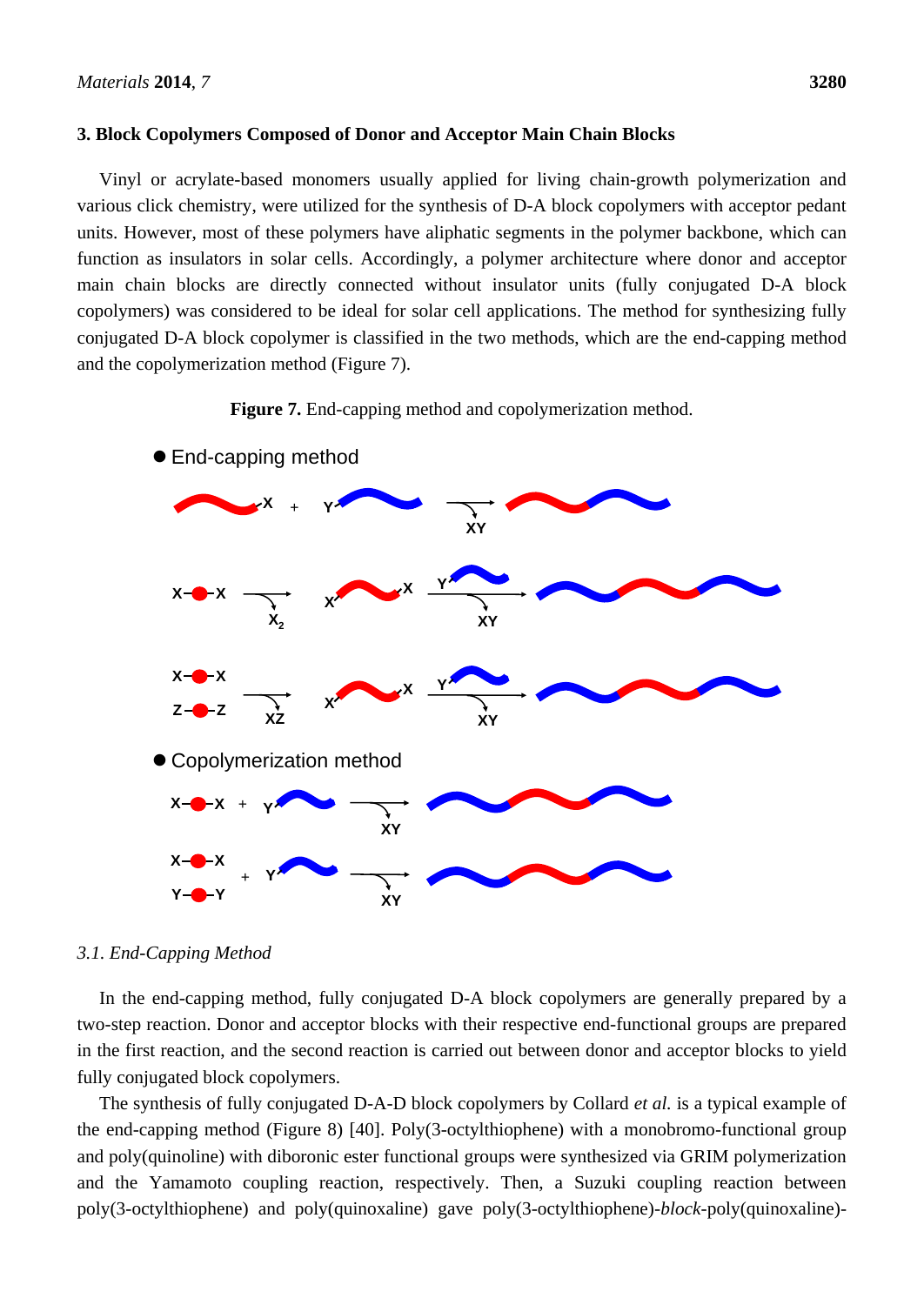*block*-poly(3-octylthiophene) (**P7**). The purification of **P7** was carried out with the Soxhlet extraction using methanol, acetone and hexane to remove the unreacted starting materials.





In 2006, Scherf *et al.* reported a facile one-pot synthesis of fully conjugated D-A-D triblock copolymers composed of a poly(3-hexylthiophene) donor and cyano-substituted poly(phenylenevinylene) acceptor blocks (**P8**–**P10**) (Figure 9) [41]. Here, cyano-substituted dibromo monomers were polymerized for 8–14 h in the presence of nickel catalyst under the Yamamoto coupling reaction, and regioregular P3HT was then added as the end-capping agent to yield the desired triblock copolymers. AFM observation revealed the formation of nanosized spherical aggregates with a diameter of 60–90 nm, which were derived from the crystallization of poly(3-hexylthiophene) blocks, whereas the P3HT/acceptor homopolymer physical mixture exhibited irregular nanostructures with larger domains compared to the block copolymers. Considering the short exciton diffusion lengths of semiconducting materials, the observed nanomorphology behavior of the block copolymer can be used in solar cell applications.

**Figure 9.** Synthesis of **P8**–**P10**.



Greenham and Scherf presented the synthesis of a fully conjugated D-A diblock copolymer (P3HT-*b*-PFTBTT, **P11**) by a one-step Stille coupling reaction, which was the self-condensation of PFTBTT monomer, followed by the addition of P3HT as the end-capping agents (Figure 10) [42]. Furthermore, **P11** exhibited clear lamellar nanomorphology when annealed at 220  $\mathbb{C}$  for 2 h.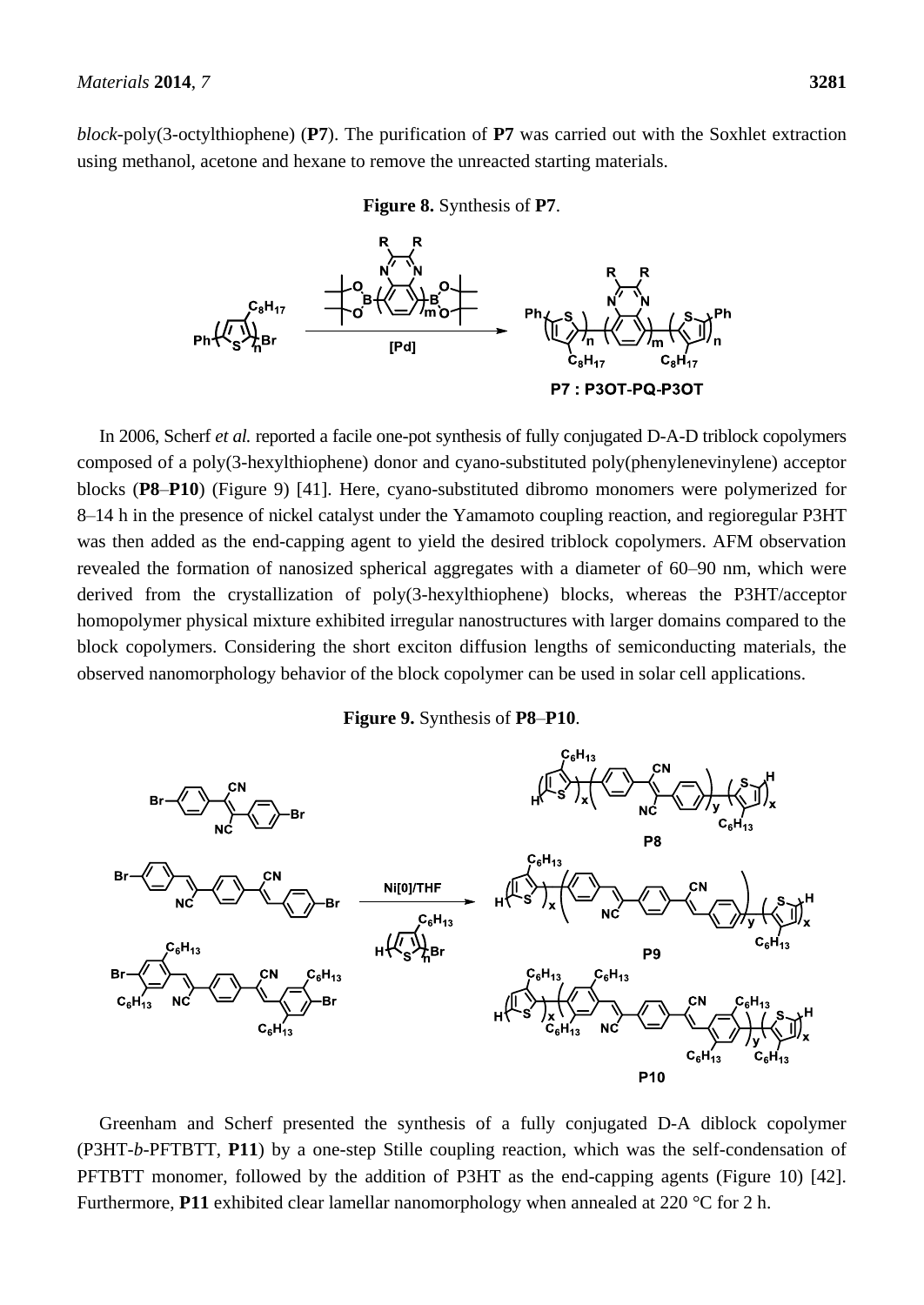#### **Figure 10.** Synthesis of **P11** and **P12**.



Sommer *et al.* also reported a one-pot synthesis of a fully conjugated D-A diblock copolymer (PF8TBT-*b*-P3HT, **P12**) based on the Suzuki coupling reaction [43]. Despite the fact that it is difficult to separate desired block copolymers and excess end-capping agents by the one-step method, the group successfully obtained pure **P12** by purification with preparative gel permeation chromatography (GPC). However, **P12** did not exhibit clear phase separation in the nano scale; owing to the presence of two side chains at the thiophene rings in PF8TBT, the solubility of P3HT in PF8TBT was enhanced. This idea can be used for designing fully conjugated D-A block copolymers that are capable of forming a well-defined phase separation.

#### *3.2. Copolymerization Method with an End-Functional Polymer*

In this method, regioregular P3HT synthesized by GRIM polymerization was commonly used as the end-functional polymer. The synthesis of fully conjugated D-A block copolymers was prepared in a one-step reaction by adding P3HT and monomers for the acceptor blocks at the same time.

In 2011, Swager *et al.* synthesized a fully conjugated D-A-D triblock copolymer (P3HT-*b*-PPyPh, **P13**) from P3HT and 6,6'-(2,5-bis(2-(tert-butyldimethylsilyloxy)ethyl)-1,4-phenylene)bis(3-bromopyridine) in the presence of nickel catalyst under Yamamoto coupling reaction conditions (Figure 11) [44]. The desired block copolymer with narrow polydispersity (1.44) was successfully obtained by this method; however, a small amount of byproduct (e.g., coupled-P3HT and PPyPh homopolymer) could not remove from the obtained products. Interestingly, **P13** was completely converted to P3HT-*b*-PPymPh (**P14)** via a cyclization process using tetra-*n*-butylammonium fluoride and nonafluorobutanesulfonyl fluoride as cyclization reagents. Furthermore, nanodomains of *ca.* 20 nm diameter were observed in **P14** using TEM.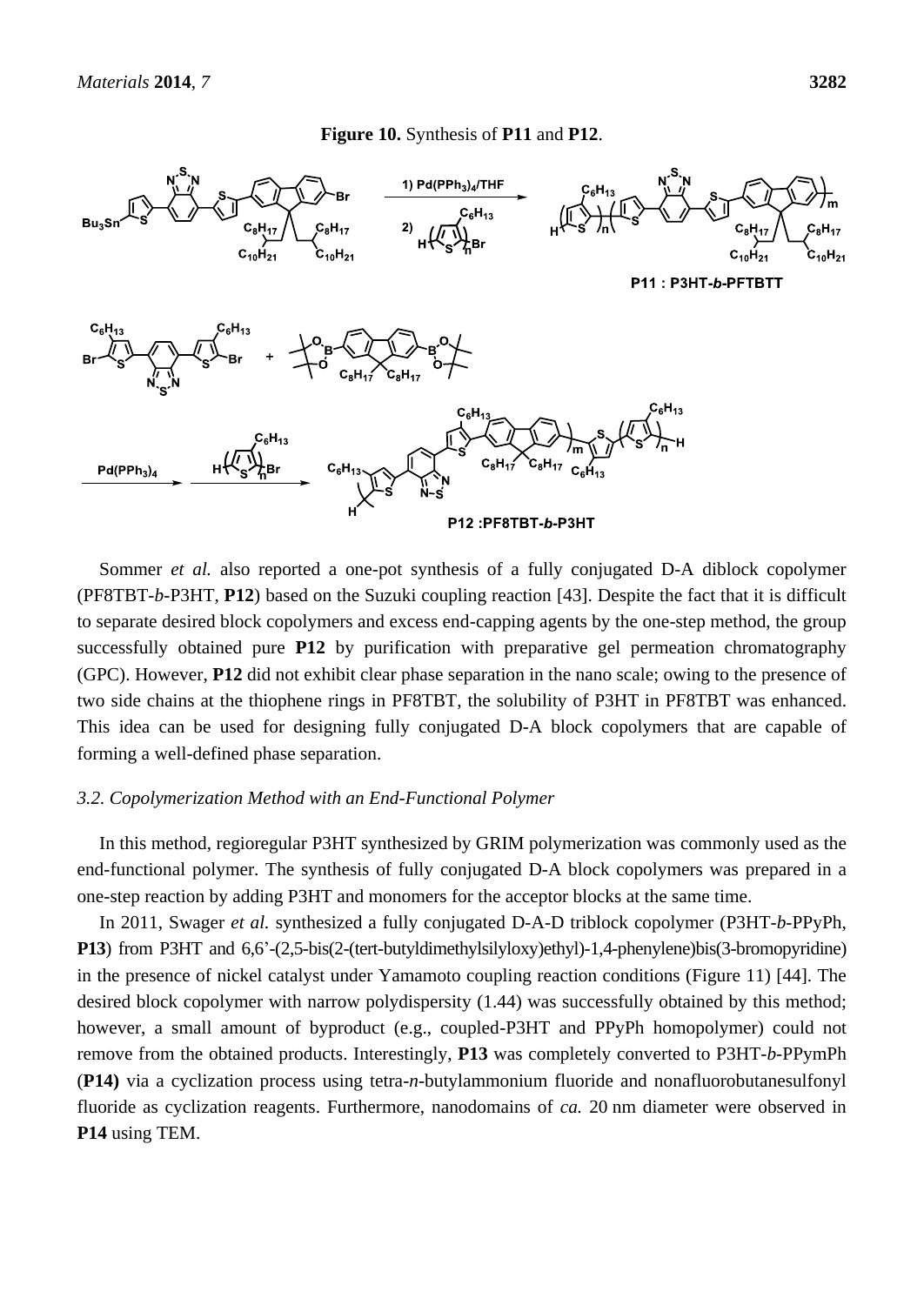#### $C_6H_{13}$  $O(CCH_3)_3(CH_3)_2$  $O(CCH_3)_3(CH_3)_2$  $Ni(COD)_{2}$ COD, bpy  $C_6H$ Br  $(H_3C)_2$ ( $(H_3C)_3C$ )O  $(H_3C)_2$ ((H<sub>3</sub>C)<sub>3</sub>C)O P13: P3HT-b-PPyPh  $n - C_4H_9SO_3$ **TBAF**  $n - C_4H_9SO_2F$  $n\text{-}\mathbf{C}_4\mathbf{H}_9\mathbf{SO}_3^\oplus$ P14: P3HT-b-PPymPh

**Figure 11.** Synthesis of **P13** and **P14**.

Nakabayashi *et al.* also demonstrated the synthesis of a conjugated D-A-D triblock copolymer with a naphthalene bisimide (NBI)-based acceptor block (**P15**) (Figure 12) [45]. The desired polymer with narrow polydispersity (1.28) was obtained in a high yield. Furthermore, **P15** exhibited a wide light absorption in the range of 400–900 nm by a thermal annealing treatment. The observed wide light absorption behavior can be an advantage for solar cell applications. Recently, the thin film morphology of a P3HT/**P15** blend film was studied using grazing-incidence wide-angle X-ray scattering (GIWAXS) analysis. The optimization of thin film fabrication conditions resulted in  $\pi$ - $\pi$  stacking nanomorphology, where the P3HT homopolymer and P3HT blocks were arranged predominantly in the edge-on manner, and poly(naphthalene bisimide) (PNBI) blocks were arranged predominantly in the face-on orientation onto the substrate.

#### **Figure 12.** Synthesis of **P15**.



In 2012, Hawker *et al.* reported the successful synthesis of fully conjugated D-A diblock copolymers composed of a P3HT donor and diketopyrrolopyrrole (DPP)-based acceptor blocks under Stille coupling reaction conditions (**P16**) (Figure 13) [46]. In this method, several block copolymers with the different D-A block compositions were obtained in quite high yields (>90%). AFM and GIWAXS analyses revealed that **P16** formed well-ordered nanostructures with a domain length of *ca.* 30 nm. The covalent bond between the donor and acceptor blocks resulted in clear microphase separation without any aggregation.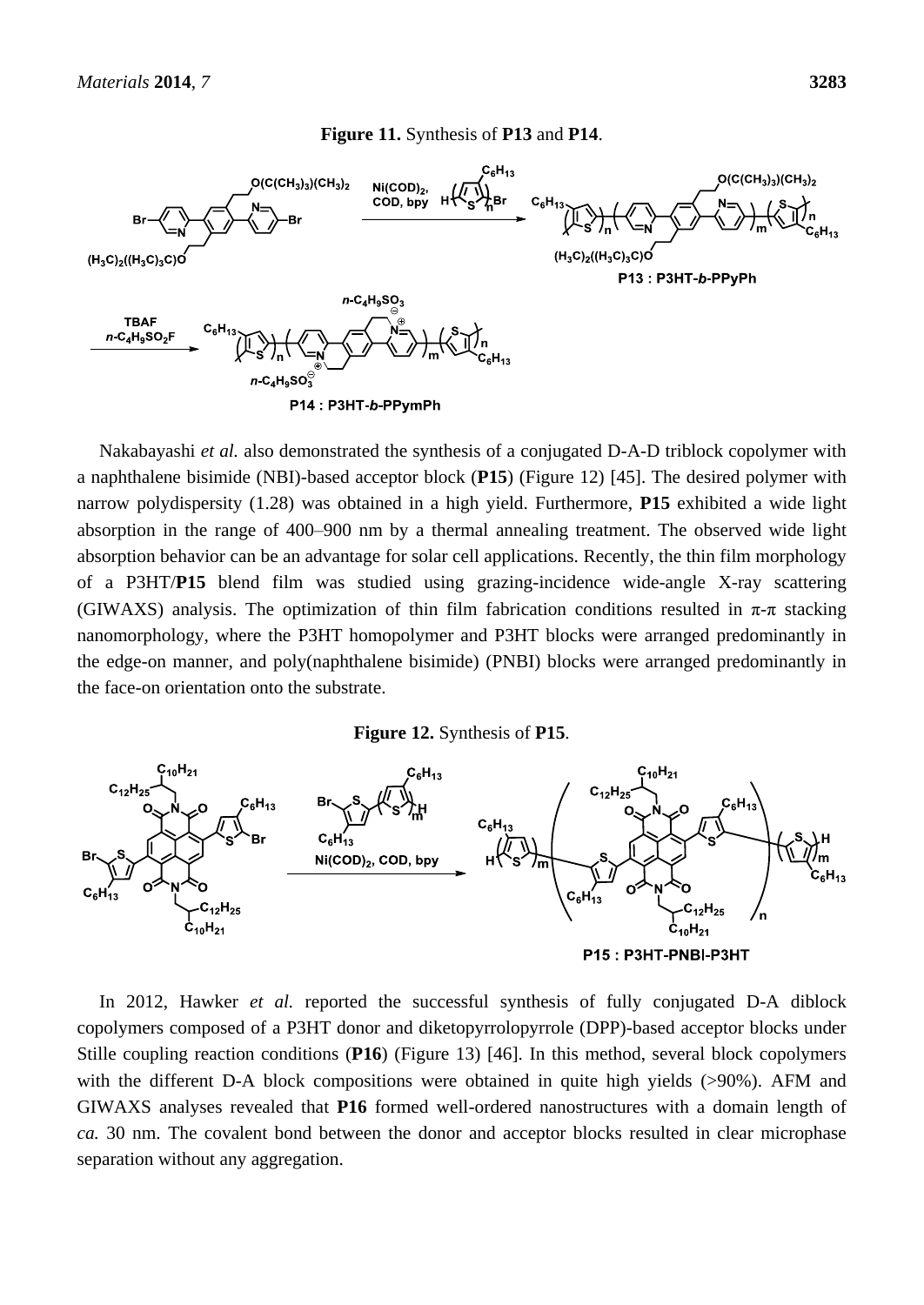#### **Figure 13.** Synthesis of **P16** and **P17**.



In 2013, Verduzco *et al.* synthesized a fully conjugated D-A diblock copolymer (P3HT-*b*-PFTBT, **P18**) by the Suzuki coupling reaction (Figure 14) [47]. Detailed XRD and GIWAXS analyses demonstrated that **P18** resulted in well-defined lamellar phase separation with edge-on orientation by optimal thermal annealing, which is ideal for an efficient photoelectric conversion process. The absence of two side chains at the thiophene rings in PFTBT might lead to the phase separation between two blocks, as mentioned previously by Sommer *et al.* [43].

**Figure 14.** Synthesis of **P18**.



Recently, Higashihara *et al.* developed an interesting approach for the synthesis of fully conjugated D-A block copolymers (Figure 15) [48]. In this method, a bromo-terminated NBI-based polymer (PNDITh-Br2) was firstly synthesized by the Stille coupling reaction, which was then transferred to a macroinitiator with  $Ni(COD)_2$  and 1,3-bis(diphenylphosphino)propane (dppp). Using this macroinitiator, a thiophene monomer was polymerized by GRIM polymerization to yield fully-conjugated D-A-D triblock copolymers (PNDI-P3HT, **P19**). The obtained polymer exhibited a unimodal size-exclusion chromatography (SEC) curve and narrow polydispersity (1.15), indicating the transformation to the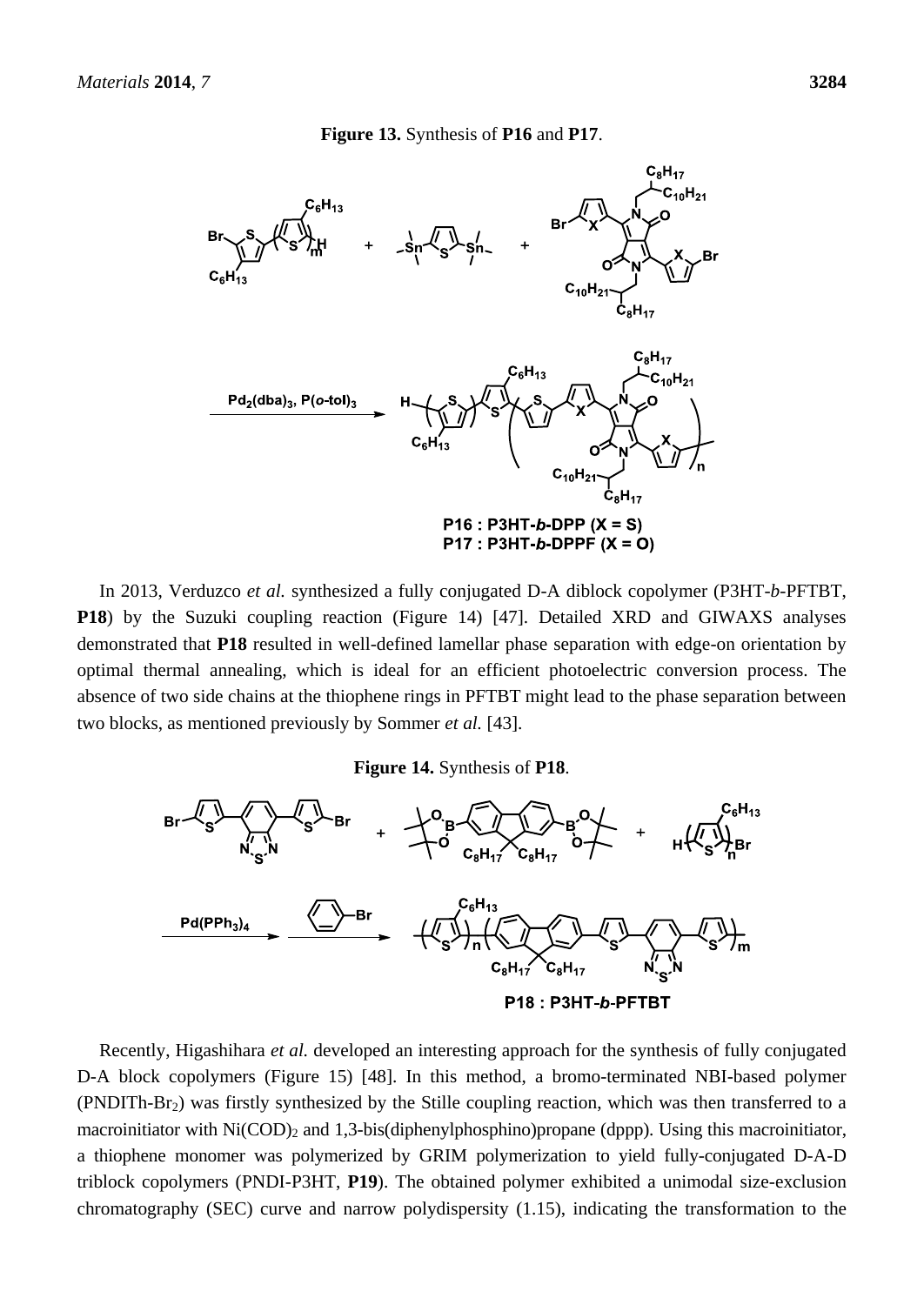macroinitiator, followed by the GRIM polymerization of the thiophene monomer, which was successfully achieved.

As for the synthesis of fully conjugated D-A block copolymers, the removal of impurities (e.g., unreacted oligomers) from the desired block copolymers is quite difficult; thus, a small amount of impurities remains in block copolymers. Nevertheless, their unique characteristics, especially their self-assembly behaviors, are still attractive for solar cell applications.

#### **Figure 15.** Synthesis of **P19**.



## **4. All Polymer Solar Cells Using D-A Block Copolymers**

One of challenging applications of D-A block copolymers is their use as fullerene alternative material in OPVs (Table 1). In 2012, Nakabayashi *et al.* reported all-polymer solar cells with P3HT/**P15** blend active layers [45]. In their report, the PCE was strongly dependent on the thermal annealing of active layers, as it contributed to the improvement of light absorption behavior of **P15** and morphological change in the blend active layers; a PCE of 1.28% was achieved by optimal thermal annealing, whereas a PCE of the as-spun blend active layer was 0.37%. Recently, detailed GIWAXS analysis revealed that the thermal-annealed P3HT/**P15** blend active layers induced the formation of more  $\pi$ -π stacked nanostructures compared to the as-spun blend active layer. Finally, the further optimization of device fabrication conditions resulted in the PCE of 1.60% in the P3HT/P**15** system [49].

Furthermore, several research groups reported single-component active-layer OPVs using D-A block copolymers. In 2007, Thelakkat *et al.* reported OPVs using D-A block copolymers, fabricated from **P1**–**P3** as a single-component active layer. PCEs of 0.052%–0.323% were achieved in those OPVs [33]. The morphology behavior was strongly dependent on the molecular weight of the block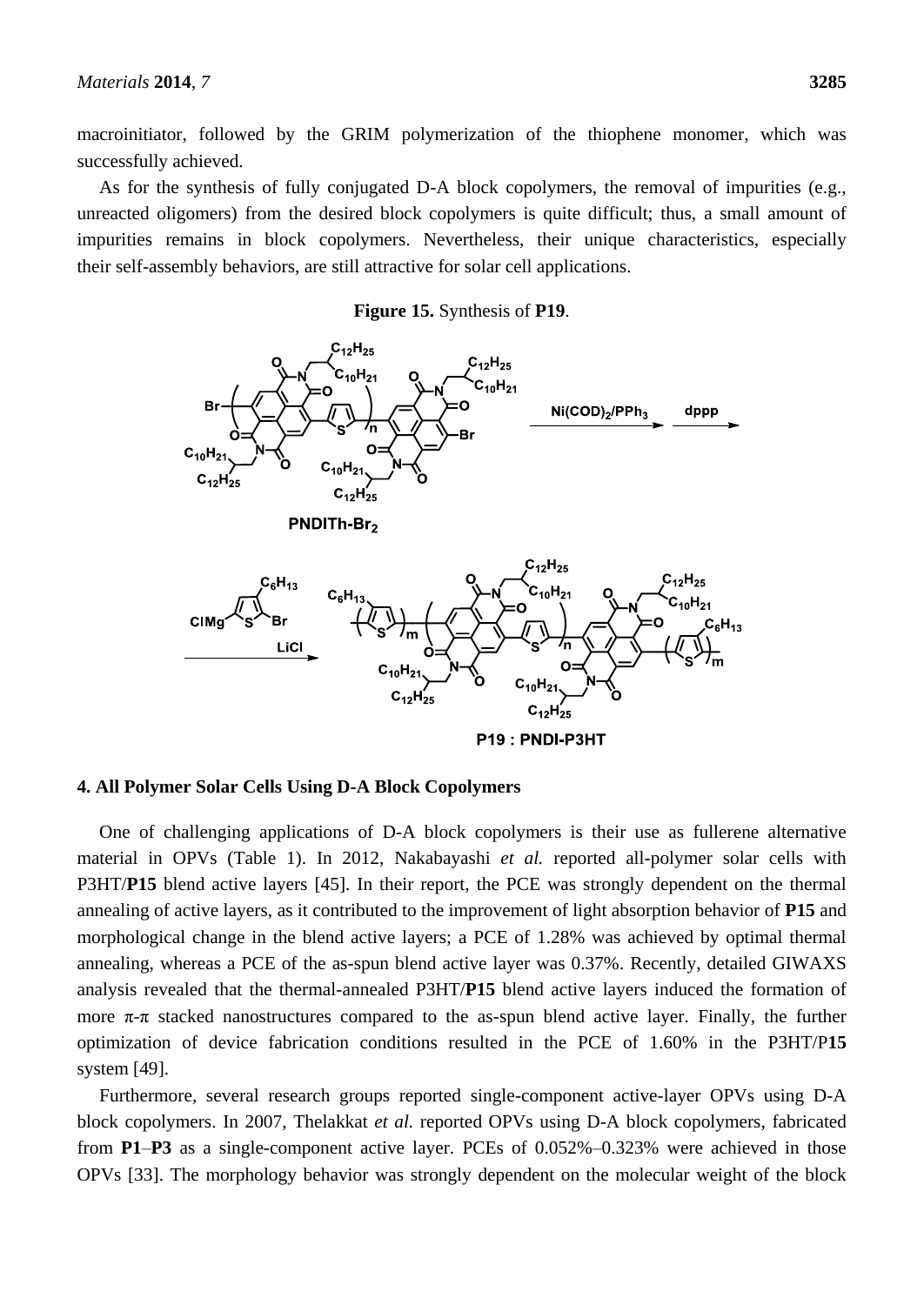copolymer in their system, and the difficulty in forming a proper morphology resulted in the extremely poor PCEs.

OPVs fabricated from single-component active layers were also reported using **P6** and **P18**, respectively. Using optimized thermal annealing and film thickness conditions, an open-circuit voltage  $(V_{\text{oc}})$  of 0.48 V, a short-current  $(J_{\text{sc}})$  of 8.14 mA/cm<sup>2</sup> and a fill factor (*FF*) of 0.63 were obtained, which resulted in a PCE of 2.46% in the **P6** system [39]. As mentioned earlier, a single **P6** layer could form nano phase separation similar to that of the P3HT/PCBM physical mixture, which resulted in relatively high PCEs. As for **P18**, a PCE of 2.70% was achieved with a  $V_{\text{oc}}$  of 1.14 V, a  $J_{\text{sc}}$  of 5.00 mA/cm<sup>2</sup> and an *FF* of 0.45 using the single **P18** active layer annealed at 165 °C for 10 min [50]. It was expected that the lamellar phase separation with the edge-on orientation would lead to an efficient photoelectric conversion process to yield the excellent PCE. Surprisingly, the observed  $V_{\text{oc}}$  was considerably high, and the causes for such a high *V*oc are still under investigation. Those results indicated that the performance of all-polymer solar cells was strongly dependent on the nanomorphology in active layers; a well-defined nanostructure, such as the  $\pi$ - $\pi$  stacked nanostructure and the lamellar nanostructure with the edge-on orientation, is the key to accomplishing high PCEs in all-polymer solar cells.

| <b>Block copolymer</b>               | <b>Donor</b>      | PCE(%) | $V_{\text{oc}}$ (V)/ $J_{\text{sc}}$ (mA/cm <sup>2</sup> )/FF | Ref. |
|--------------------------------------|-------------------|--------|---------------------------------------------------------------|------|
| P1 <sup>a</sup>                      |                   | 0.065  | 0.67/0.23/0.32                                                | 33   |
| <b>P2</b> (low $M_n$ ) <sup>a</sup>  |                   | 0.323  | 0.69/1.14/0.32                                                | 33   |
| <b>P2</b> (high $M_n$ ) <sup>a</sup> |                   | 0.052  | 0.53/0.24/0.32                                                | 33   |
| P3 <sup>a</sup>                      |                   | 0.262  | 0.53/1.21/0.31                                                | 33   |
| P6 <sup>a</sup>                      |                   | 2.46   | 0.48/8.14/0.63                                                | 39   |
| <b>P15</b>                           | P3HT <sup>b</sup> | 1.28   | 0.56/4.57/0.50                                                | 45   |
| <b>P15</b>                           | P3HT <sup>b</sup> | 1.60   | 0.59/4.43/0.61                                                | 49   |
| P <sub>18</sub> <sup>a</sup>         |                   | 2.70   | 1.14/5.00/0.45                                                | 50   |

**Table 1.** All-polymer solar cells using donor-acceptor block copolymers.

<sup>a</sup> All-polymer solar cells with single-component active layers. <sup>b</sup>P3HT ( $M_w = 50,000-70,000$ ,  $rr = 91\% - 94\%$ ) was purchased from Rieke Metals.

### **5. Concluding Remarks**

In the past decade, the synthetic methodology of D-A block copolymers has been widely investigated by effectively utilizing GRIM polymerization, Stille coupling polymerization, Suzuki coupling polymerization, Yamamoto coupling polymerization, and so on. The self-assembly behavior of D-A block copolymers is also an interesting topic; because in some cases, a clear nanomorphology was obtained even in fully conjugated D-A block copolymers by tuning the polymer structure and thin film fabrication conditions. The self-assembly behavior of donor-acceptor block copolymers has been utilized in solar cell applications. To date, all-polymer solar cells using D-A block copolymers achieved PCEs of *ca.* 3%, which are comparable to that of P3HT/PCBM-based OPVs; however, their PCEs are still lower than those of fullerene-based OPVs.

We believe that advancements can be made in D-A block copolymers, including the development of novel synthetic methodologies, polymer architectures and self-assembly studies. Previous studies have shown that the formation of a suitable nanomorphology for an efficient photoelectric conversion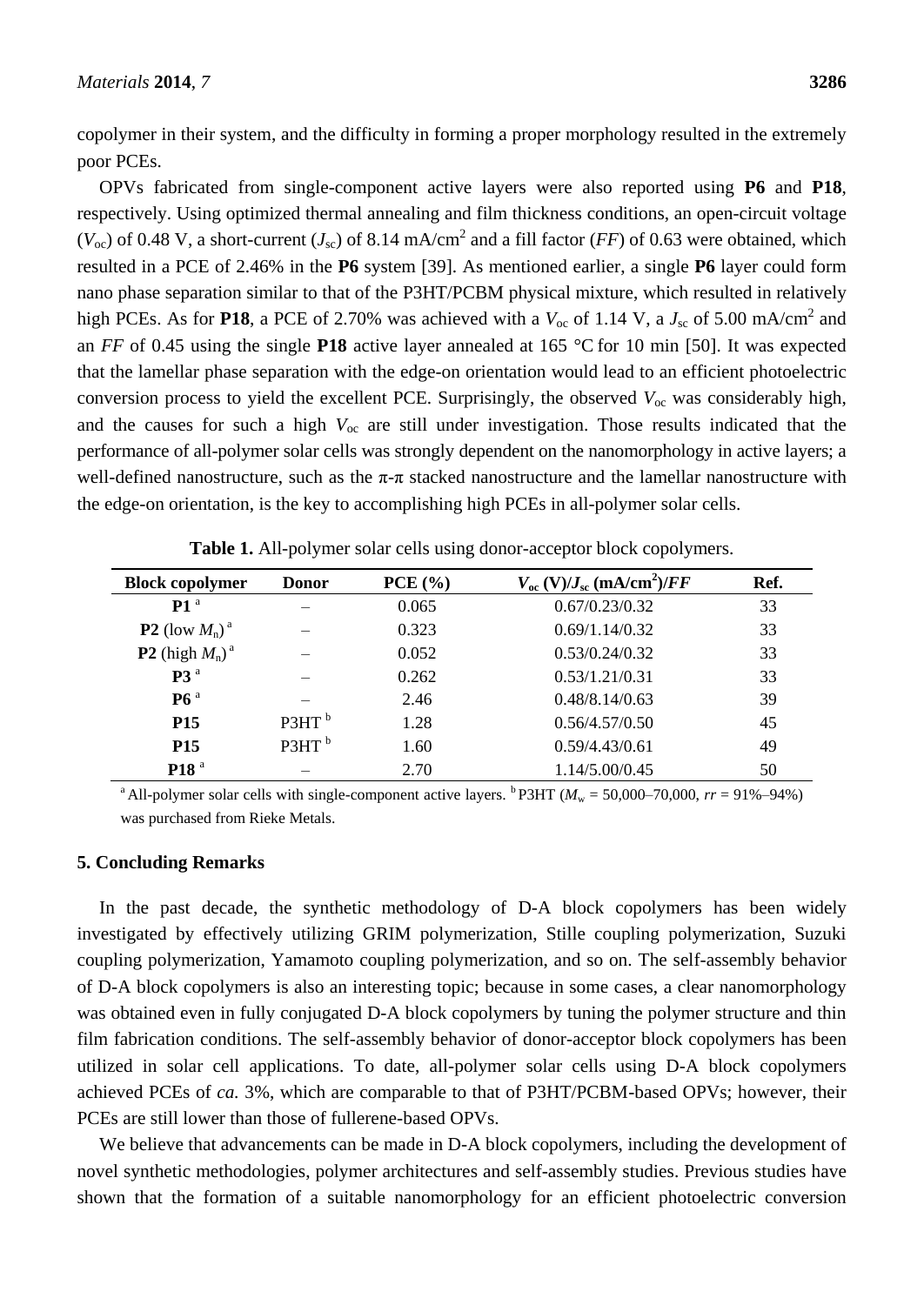process was the key to realize high-performance all-polymer solar cells. Accordingly, research on the polymer architecture and self-assembly relationship can be a promising strategy for high-performance all-polymer solar cells.

Furthermore, poly(3-alkylthiophene) is commonly used as donor blocks in most cases, which can limit the diversity of the design of acceptor blocks. For example, donor blocks with lower HOMO levels can be useful for a single-component solar cell application, because this might lead to a larger  $V_{\text{oc}}$ , resulting in the improvement of the PCE. Donor blocks composed of the ring-fused structure are also promising, considering the enhancement of the light absorption behaviors. Thus, if promising donor blocks instead of poly(3-alkylthiophene) are discovered, the tuning of the polymer properties (e.g., light absorption properties, electrochemical properties, solubility and crystallinity) would be easier, which would also be helpful in finding the ideal D-A block copolymers, leading to the realization of high-performance all-polymer solar cells.

# **Acknowledgments**

This work is supported by Grant-in-Aid for Research Activity Start-up (23850004) provided by the Japan Society for the Promotion of Science (JSPS) and Inamori Foundation.

# **Author Contributions**

Kazuhiro Nakabayashi conducted a part of experiments described in this review, and wrote up the manuscript. Hideharu Mori revised and proofread the manuscript.

# **Conflicts of Interest**

The authors declare no conflict of interest.

# **References**

- 1. Gunes, S.; Neugebauer, H.; Sariciftci, N.S. Conjugated polymer-based organic Solar cells. *Chem. Rev.* **2007**, *107*, 1324–1338.
- 2. Thompson, B.C.; Fréchet, J.M. Polymer-fullerene composite solar cells. *Angew. Chem. Int. Ed.* **2008**, *47*, 58–77.
- 3. Dennler, G.; Scharber, M.C.; Brabec, C.J. Polymer-fullerene bulk-heterojunction solar cells. *Adv. Mater.* **2009**, *21*, 1323–1338.
- 4. Chen, L.-M.; Hong, Z.; Li, G.; Yang, Y. Recent progress in polymer solar cells: Manipulation of polymer: Fullerene morphology and the formation of eficient inverted polymer solar cells. *Adv. Mater.* **2009**, *21*, 1434–1449.
- 5. Facchetti, A. π-Conjugated polymers for organic electronics and photovoltaic cell applications. *Chem. Mater.* **2011**, *23*, 733–758.
- 6. Zhou, H.; Yang, L.; You, W. Rational design of high performance conjugated polymers for organic solar cells. *Macromolecules* **2012**, *45*, 607–632.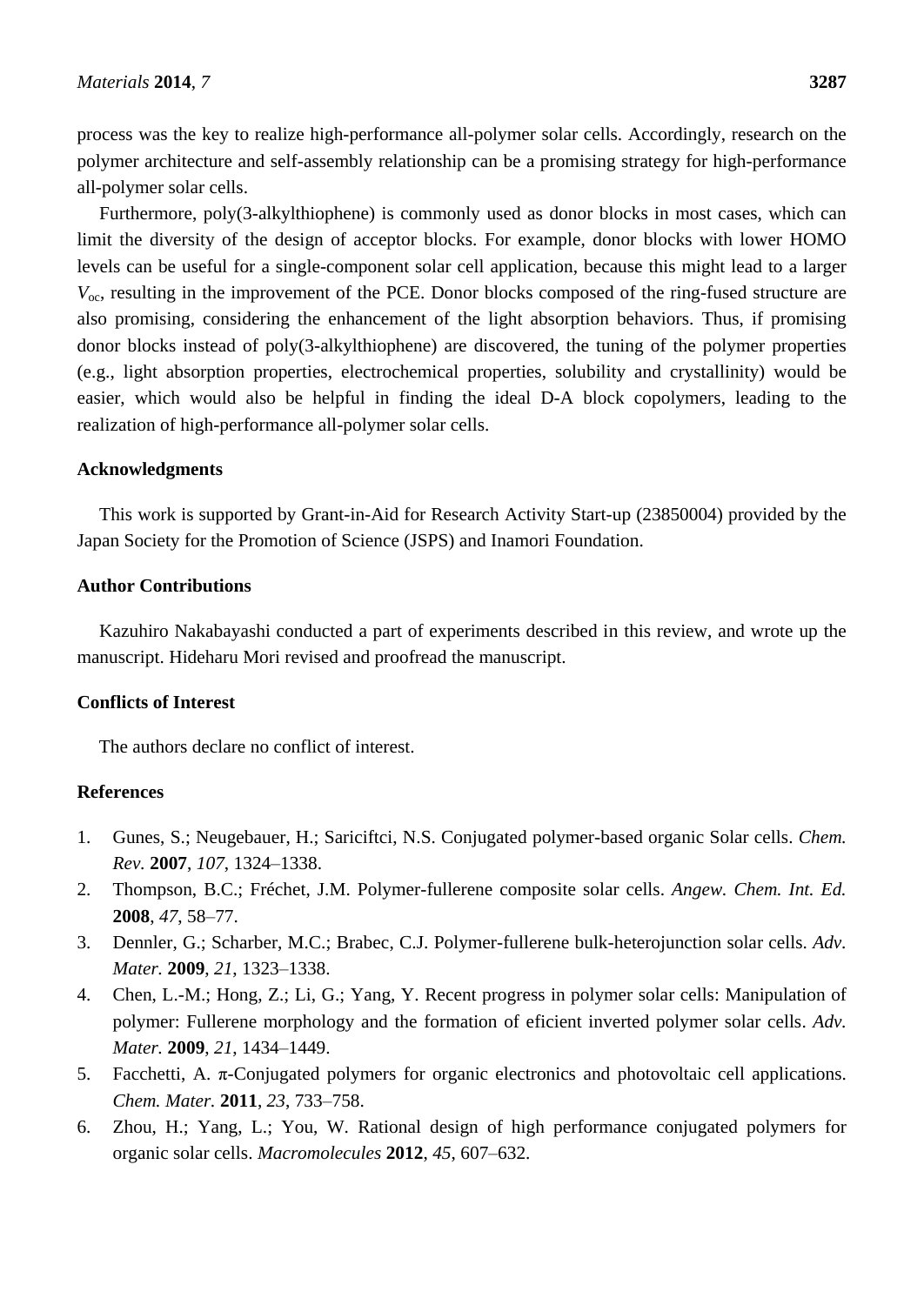- 7. You, J.; Dou, L.; Yoshimura, K.; Kato, T.; Ohya, K.; Moriarty, T.; Emery, K.; Chen, C.-C.; Gao, J.; Li, G.; *et al.* A polymer tandem solar cell with 10.6% power conversion efficiency. *Nat. Commun.* **2013**, *4*, doi:10.1038/ncomms2411.
- 8. Cuendias, A.; Hiorns, R.C.; Cloutet, E.; Vignau, L.; Cramail, H. Conjugated rod-coil block copolymers and optoelectronic applications. *Polym. Int.* **2010**, *59*, 1452–1476.
- 9. Dong, L.; Li, W.S. Construction of a long range p/n heterojunction with a pair of nanometre-wide continuous D/A phases. *Nanoscale.* **2011**, *3*, 3447–3461.
- 10. Darling, S.B. Block copolymers for photovoltaics. *Energy Environ. Sci.* **2009**, *2*, 1266–1273.
- 11. Sommer, M.; Huettner, S.; Thelakkat, M. Donor-acceptor block copolymers for photovoltaic applications. *J. Mater. Chem.* **2010**, *20*, 10788–10797.
- 12. Miyakoshi, R.; Yokoyama, A.; Yokozawa, T. Catalyst-transfer polycondensation. Mechanism of Ni-catalyzed chain-growth polymerization leading to well-defined poly(3-hexylthiophene). *J. Am. Chem. Soc.* **2005**, *127*, 17542–17547.
- 13. Iovu, M.C.; Sheina, E.E.; Gil, R.R.; McCullough, R.D. Experimental evidence for the quasi-"living" nature of the grignard metathesis method for the synthesis of regioregular poly(3 alkylthiophenes). *Macromolecules* **2005**, *38*, 8649–8656.
- 14. Loewe, R.S.; Khersonsky, S.M.; McCullough, R.D. A simple method to prepare head-to-tail coupled, regioregular poly(3-alkylthiophenes) using grignard metathesis. *Adv. Mater.* **1999**, *11*, 250–254.
- 15. Loewe, R.S.; Ewbank, P.C.; Liu, J.; Zhai, L.; McCullough, R.D. Regioregular, head-to-tail coupled poly(3-alkylthiophenes) made easy by the grim method: Investigation of the reaction and the origin of regioselectivity. *Macromolecules* **2001**, *34*, 4324–4333.
- 16. Osaka, I.; McCullough, R.D. Advances in molecular design and synthesis of regioregular polythiophenes. *Acc. Chem. Res.* **2008**, *41*, 1202–1214.
- 17. Boudouris, B.W.; Frisbie, C.D.; Hillmyer, M.C. Nanoporous poly(3-alkylthiophene) thin films generated from block copolymer templates. *Macromolecules* **2008**, *41*, 67–75.
- 18. Boudouris, B.W.; Molins, F.; Blank, D.A.; Frisbie, C.D.; Hillmyer, M.A. Synthesis, optical properties, and microstructure of a fullerene-terminated poly(3-hexylthiophene). *Macromolecules* **2009**, *42*, 4118–4126.
- 19. Ohshimizu, K.; Ueda, M. Well-controlled synthesis of block copolythiophenes. *Macromolecules* **2008**, *41*, 5289–5294.
- 20. Wu, P.-T.; Ren, G.; Kim, F.S.; Li, C.; Mezzenga, R.; Jenekhe, S.A. Poly(3-hexylthiophene)-*b*poly(3-cyclohexylthiophene): Synthesis, microphase separation, thin film transistors, and photovoltaic applications. *J. Polym. Sci., Part. A: Polym. Chem.* **2010**, *48*, 614–626.
- 21. Zhang, L.; Zhang, Y.; Wei, Q.; Zhou, E.; Yang, C.; Hashimoto, K.; Tajima, K. Effects of block length in copolymers based on regioregular oligothiophenes linked with electron-accepting units. *Macromol. Rapid. Commun.* **2012**, *33*, 658–663.
- 22. Zhang, Y.; Tajima, K.; Hashimoto, K. Nanostructure formation in poly(3-hexylthiophene-*block*-3- (2-ethylhexyl)thiophene)s. *Macromolecules* **2009**, *42*, 7008–7015.
- 23. Wu, P.-T.; Ren, G.; Li, C.; Mezzenga, R.; Jenekhe, S.A. Crystalline diblock conjugated copolymers: Synthesis, self-assembly, and microphase separation of poly(3-butylthiophene)-*b*poly(3-octylthiophene). *Macromolecules* **2009**, *42*, 2317–2320.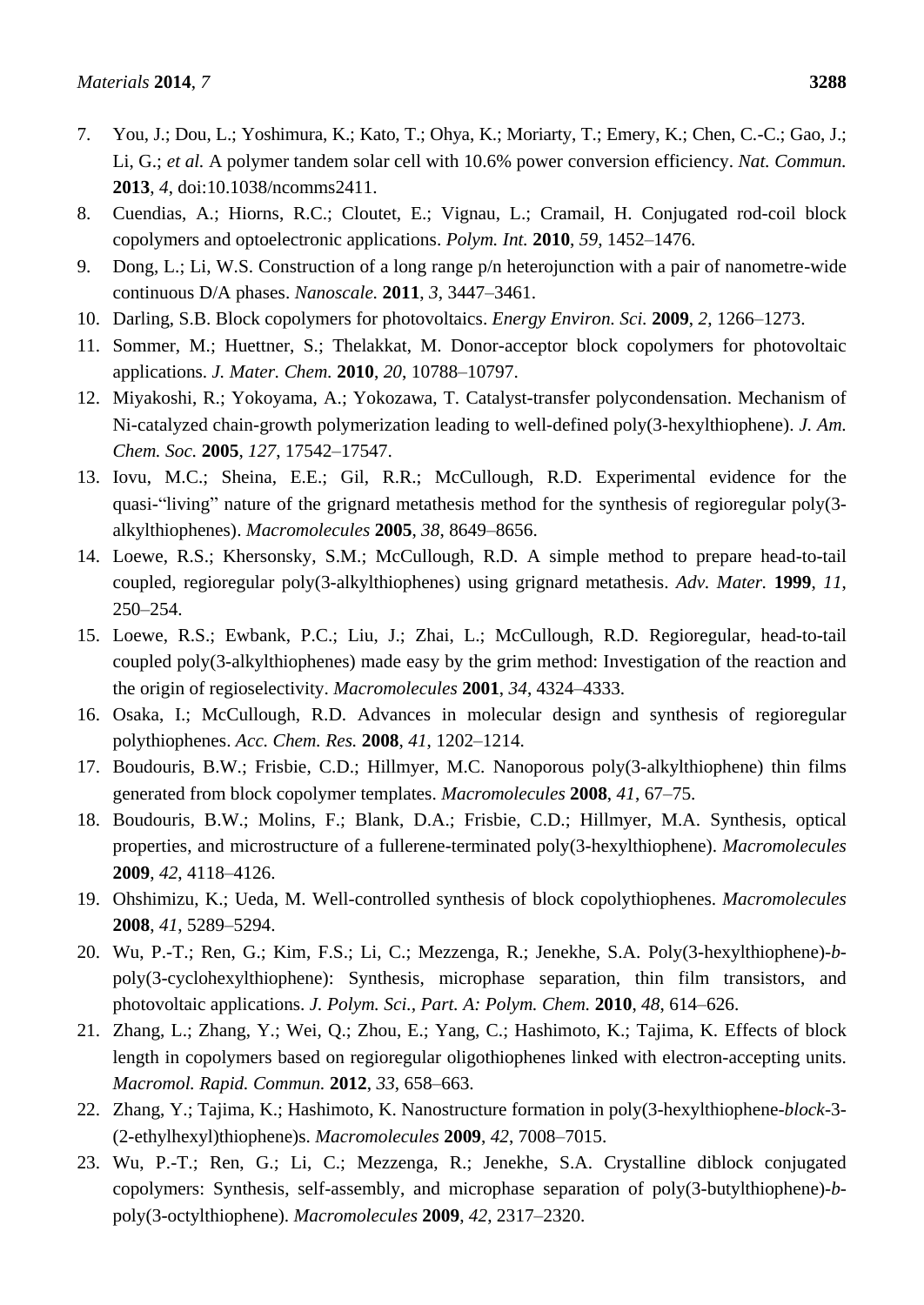- 24. Wu, P.-T.; Ren, G.; Jenekhe, S.A. Crystalline random conjugated copolymers with multiple side chains: Tunable intermolecular interactions and enhanced charge transport and photovoltaic properties. *Macromolecules* **2010**, *43*, 3306–3313.
- 25. Higashihara, T.; Ueda, M. Living anionic polymerization of 4-vinyltriphenylamine for synthesis of novel block copolymers containing low-polydisperse poly(4-vinyltriphenylamine) and regioregular poly(3-hexylthiophene) segments. *Macromolecules* **2009**, *42*, 8794–8800.
- 26. Tsai, J.-H.; Lai, Y.-C.; Higashihara, T.; Lin, C.-J.; Ueda, M.; Chen, W.-C. Enhancement of P3HT/PCBM photovoltaic efficiency using the surfactant of triblock copolymer containing poly(3-hexylthiophene) and poly(4-vinyltriphenylamine) segments. *Macromolecules* **2010**, *43*, 6085–6091.
- 27. Robb, M.J.; Ku, S.-Y.; Hawker, G.J. 25th Anniversary article: No assembly required: Recent advances in fully conjugated block copolymers. *Adv. Mater.* **2013**, *25*, 5686–5700.
- 28. Wang, J.; Higashihara, T. Synthesis of all-conjugated donor-acceptor block copolymers and their application in all-polymer solar cells. *Polym. Chem.* **2013**, *4*, 5518–5526.
- 29. Scherf, U.; Gutacker, A.; Koenen, N. All-conjugated block copolymers. *Acc. Chem. Res.* **2008**, *41*, 1086–1097.
- 30. Yassar, A.; Miozzo, L.; Gironda, R.; Horowitz, G. Rod-coil and all-conjugated block copolymers for photovoltaic applications. *Prog. Polym. Sci.* **2013**, *38*, 791–844.
- 31. Guo, X.; Baumgarten, M.; Müllen, K. Designing  $\pi$ -conjugated polymers for organic electronics. . *Prog. Polym. Sci.* **2013**, *38*, 1832–1908.
- 32. Facchetti, A. Polymer donor-polymer acceptor (all-polymer) solar cells. *Mater. Today* **2013**, *16*, 123–132.
- 33. Sommer, M.; Lindner, S.M.; Thelakkat, M. Microphase-separated donor-acceptor diblock copolymers: Influence of HOMO energy levels and morphology on polymer solar cells. *Adv. Funct. Mater.* **2007**, *17*, 1493–1500.
- 34. Linder, S.M.; Hüttner, S.; Chiche, A.; Thelakkat, M.; Krausch, G. Charge Separation at self-assembled nanostructured bulk interface in block copolymers. *Angew. Chem. Int. Ed.* **2006**, *45*, 3364–3368.
- 35. Hüttner, S.; Sommer, M.; Chiche, A.; Krausch, G.; Steiner, U.; Thelakkat, M. Controlled solvent vapour annealing for polymer electronics. *Soft Matter* **2009**, *5*, 4206–4211.
- 36. Sommer, M.; Lang, A.S.; Thelakkat, M. Crystalline-crystalline donor-acceptor block copolymers. *Angew. Chem. Int. Ed.* **2008**, *47*, 7901–7904.
- 37. Lohwasser, R.H.; Gupta, G.; Kohn, P.; Sommer, M.; Lang, A.S.; Thurn-Albrecht, T.; Thelakkat, M. Phase separation in the melt and confined crystallization as the key to well-ordered microphase separated donor-acceptor block copolymers. *Macromolecules* **2013**, *46*, 4403–4410.
- 38. Ono, R.J.; Todd, A.D.; Hu, Z.; Bout, D.A.V.; Bielawski, C.W. Synthesis of a donor-acceptor diblock copolymer via two mechanistically distinct, sequential polymerizations using a single catalyst. *Macromol. Rapid. Commun.* **2014**, *35*, 204–209.
- 39. Miyanishi, S.; Zhang, Y.; Hashimoto, K.; Tajima, K. Controlled synthesis of fullerene-attached poly(3-alkylthiophene)-based copolymers for rational morphological design in polymer photovoltaic devices. *Macromolecules* **2012**, *45*, 6424–6437.